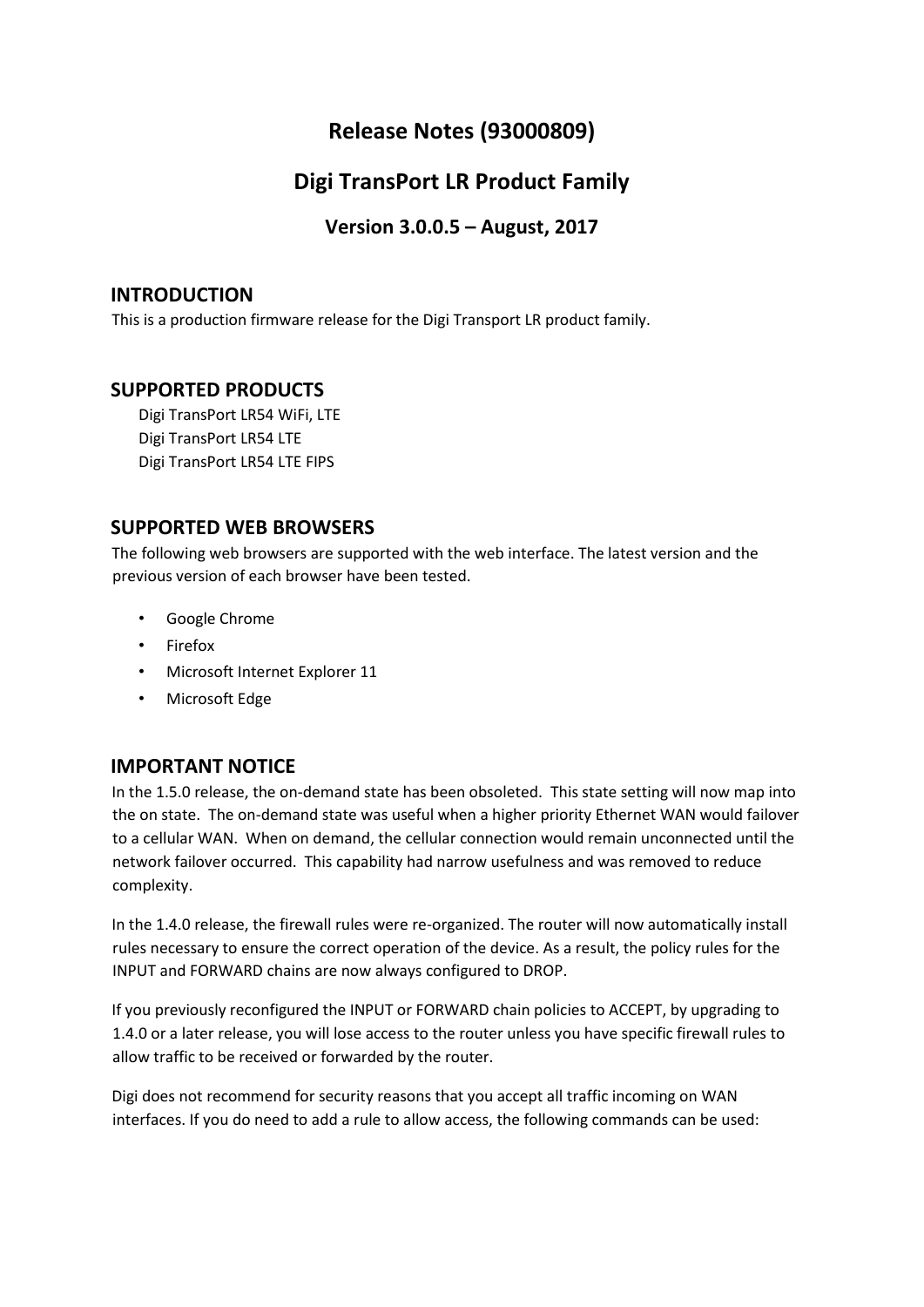```
firewall –A INPUT –j ACCEPT 
firewall –A FORWARD –j ACCEPT save 
config
```
For more information on the firewall, please consult the [TransPort LR User Guide.](https://www.digi.com/resources/documentation/Digidocs/90001461/Default.htm)

If you have any questions, please contact Digi Technical Support (tech.support@digi.com)

## **KNOWN ISSUES**

- 1. WPA2-Enterprise and WPA Mixed-mode Enterprise security are currently only supported in a single LAN [TLR-3817].
- 2. The "show ipsec" CLI command does not parse certain advanced ipsec settings properly and may return ERROR instead. This is a cosmetic issue [TLR-4136].
- 3. TransPort LR devices cannot be managed by Digi Remote Manager's Profile Manager if profiles have site-specific settings [TLR-4788].
- 4. When configuring a WAN interface with 'probe-interval' and 'timeout', the 'probe-interval' must be less than the timeout interval, otherwise the default route may disappear [TLR-4888].
- 5. When changing a WAN interface "probe-host", the device needs to be rebooted for the change to take effect [TLR-4907].
- 6. A fully qualified domain name (FQDN) cannot be used to configure a WAN interface "probehost" [TLR-4908].

## **RECOMMENDED CONFIGURATION CHANGES**

Digi recommends that the following configuration changes are made in order to ensure the correct operation of the TransPort LR device.

1. Update the WAN 2 and 3 failover parameters when using SIM to SIM failover.

```
wan 2 timeout 320 
wan 2 retry-after 
600 wan 3 timeout 
320 wan 3 retry-
after 600
```
## **HISTORY**

### **3.0.0.5 – August, 2017**

## **ENHANCEMENTS**

- 1. IPv6 support
- 2. OPenVPN support
- 3. Verizon Dynamic Mobile Network Routing (DMNR) support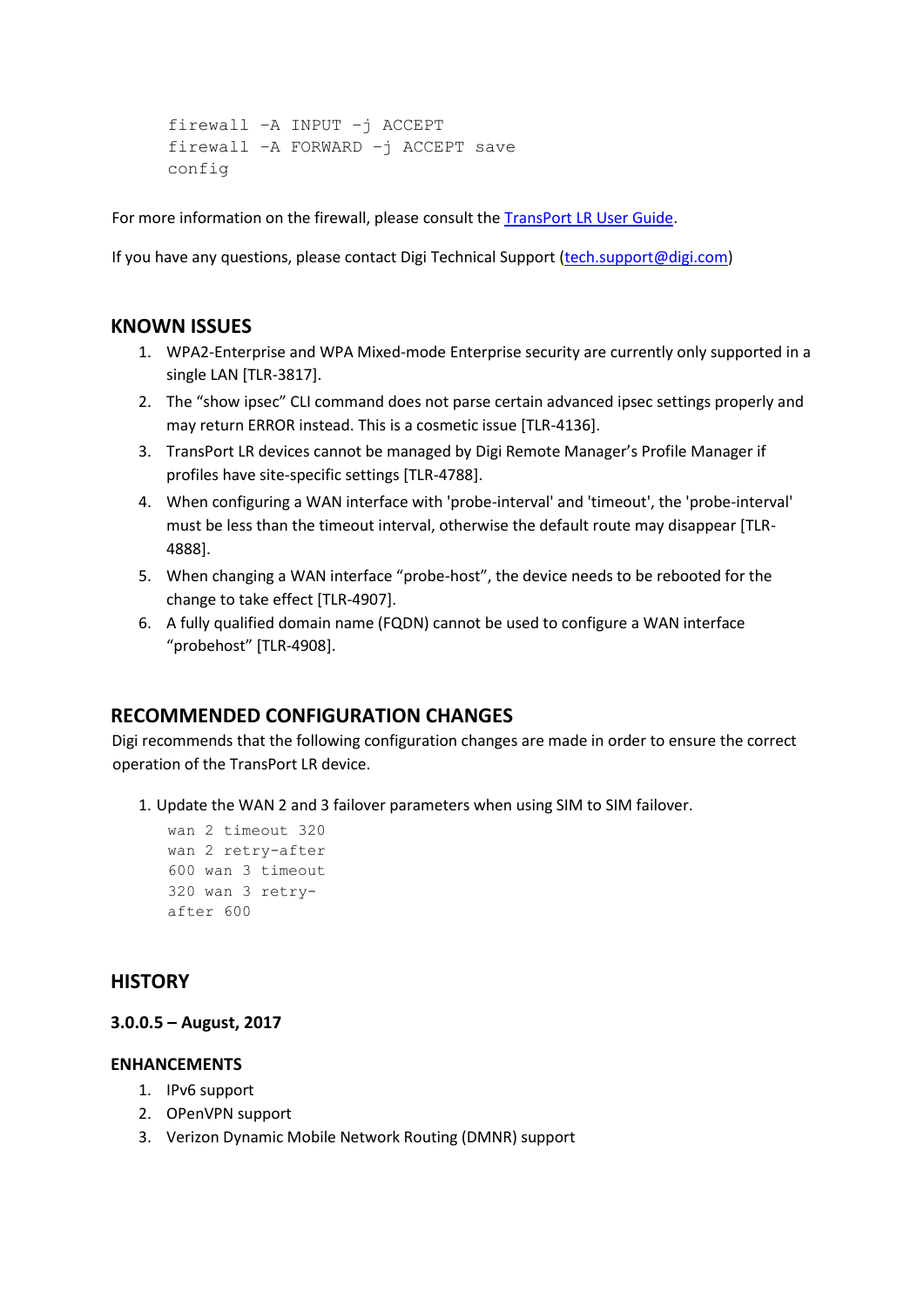## **BUG FIXES**

- 1. Can't import exported Remote Manager settings [TLR-5544]
- 2. Automatically add firewall rules for IPsec tunnels [TLR-6008]

## **1.5.0.6 – June, 2017**

### **ENHANCEMENTS**

- 1. New user-friendly Firewall IP filtering support
- 2. Watchdog for greater system reliability
- 3. Ability to send system and event logs to Syslog server(s)

### **BUG FIXES**

1. Sporadic loss of Cellular Connectivity [TLR-5673, TLR-6079, TLR-5834, TLR-6394]

## **1.4.0.8 – April, 2017**

### **ENHANCEMENTS**

- 1. Support for Port forwarding has been added.
- 2. Support for an easy way to allow access for SSH and HTTPS over WAN interfaces has been added.
- 3. SIM PIN support has been added.
- 4. The Web UI has the following new pages
	- a. Event log viewer
	- b. File Management

### **BUG FIXES**

- 1. An issue where the device would not reconnect to the Digi Remote Manager if the connection was lost has been resolved.
- 2. An issue where some saved configuration changes were being lost over a reboot has been resolved.
- 3. An issue with the Getting Started Wizard Digi Remote Manager page has been resolved so that the correct group is displayed.

## **1.3.0.12 – January, 2017**

### **ENHANCEMENTS**

- 1. The Traffic Analyzer feature has been added that allows the user to capture traffic on the Ethernet, Cellular and Wi-Fi interfaces, view the traffic on the CLI and save it as a pcapng format file that is compatible with Wireshark.
- 2. The "show tech-support" command has been added to allow the user to easily capture all of the information needed by the Digi Tech Support team when diagnosing issues.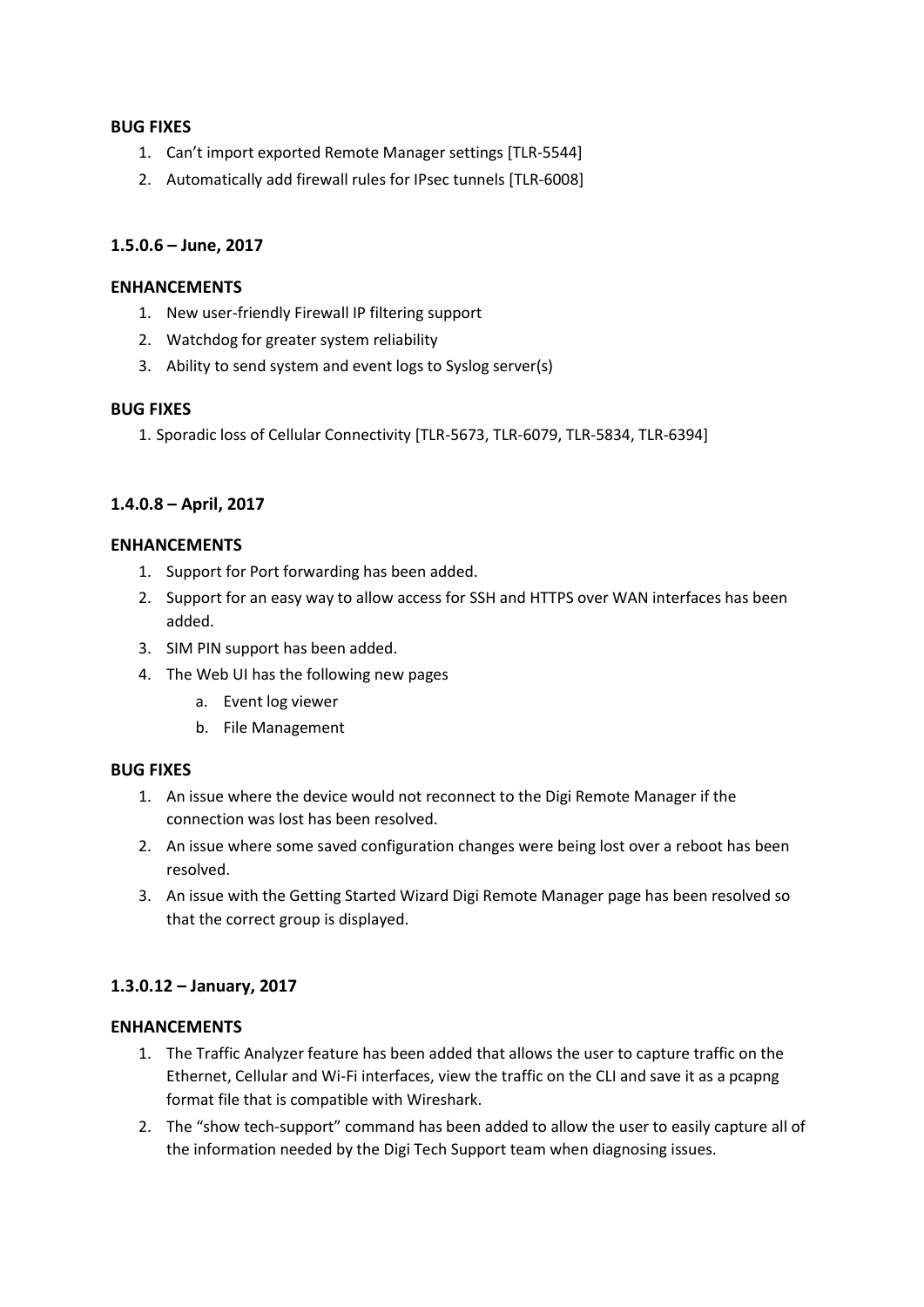- 3. The "show dhcp" command has been added to allow the DHCP server status to be displayed.
- 4. Traceroute support has been added
- 5. The Web UI has the following new pages
	- a. Dashboard
	- b. User configuration
	- c. IPsec tunnel configuration
	- d. Digi Remote Manager configuration
	- e. Reboot

### **BUG FIXES**

- 1. An issue with the web server that could cause it to crash has been resolved.
- 2. A cellular MTU issue has been resolved so that the MTU is automatically set for the connect carrier's network.
- 3. An issue with default routes not being automatically added when Ethernet interface comes up as been resolved.
- 4. An issue where a Read-Only user could write to files using SFTP/SCP has been resolved.
- 5. Various Web UI pages have been updated to resolve minor issues.

## **1.2.1.4 – November, 2016**

### **ENHANCEMENTS**

There are no enhancements in this release.

### **BUG FIXES**

- 1. Verizon disconnect issue
- 2. The "Skip Wizard" button would redirect the user to initial Getting Started Wizard page instead of the Dashboard.
- 3. Getting Started Wizard would show an invalid firmware image on the firmware update page.

## **1.2.0.10 – October, 2016**

### **ENHANCEMENTS**

Our development has worked hard to deliver the following new features and enhancements:

- 1. Auto-carrier selection based on SIM for AT&T, Verizon and T-Mobile
- 2. Wi-Fi Alliance certification
- 3. Cellular modem firmware update
- 4. Improved Getting Started Wizard
- 5. Vastly improved web interface

### **BUG FIXES**